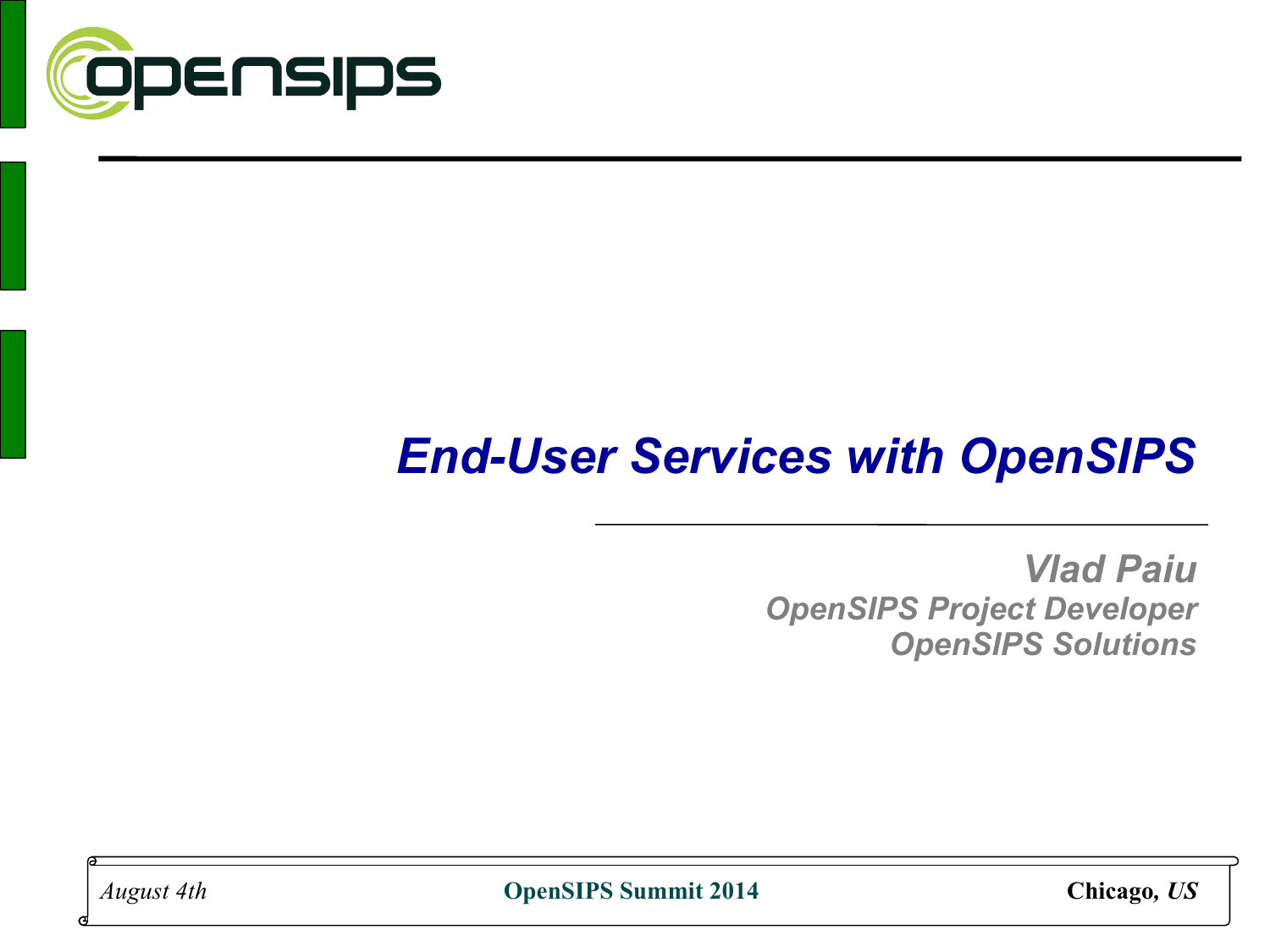

**Agenda**

### **Integrating end-user services into OpenSIPS-based platforms**

- **Integrating WEBRTC**
- **Integrating MSRP**
- **Integrating Push Notifications**

*August 4th* **OpenSIPS Summit 2014 Chicago***, US*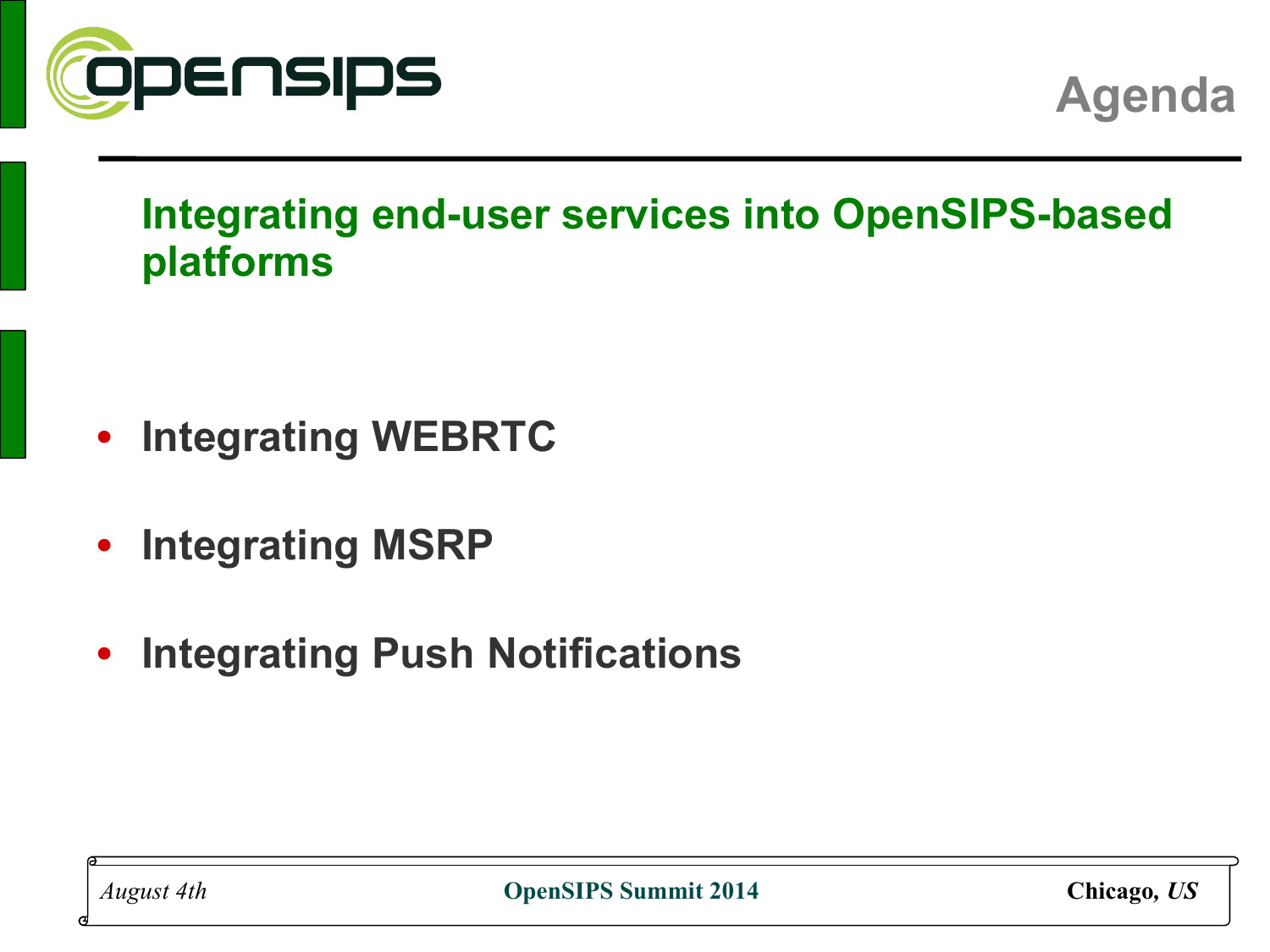

### **WEBRTC**

*August 4th* **OpenSIPS Summit 2014 Chicago***, US*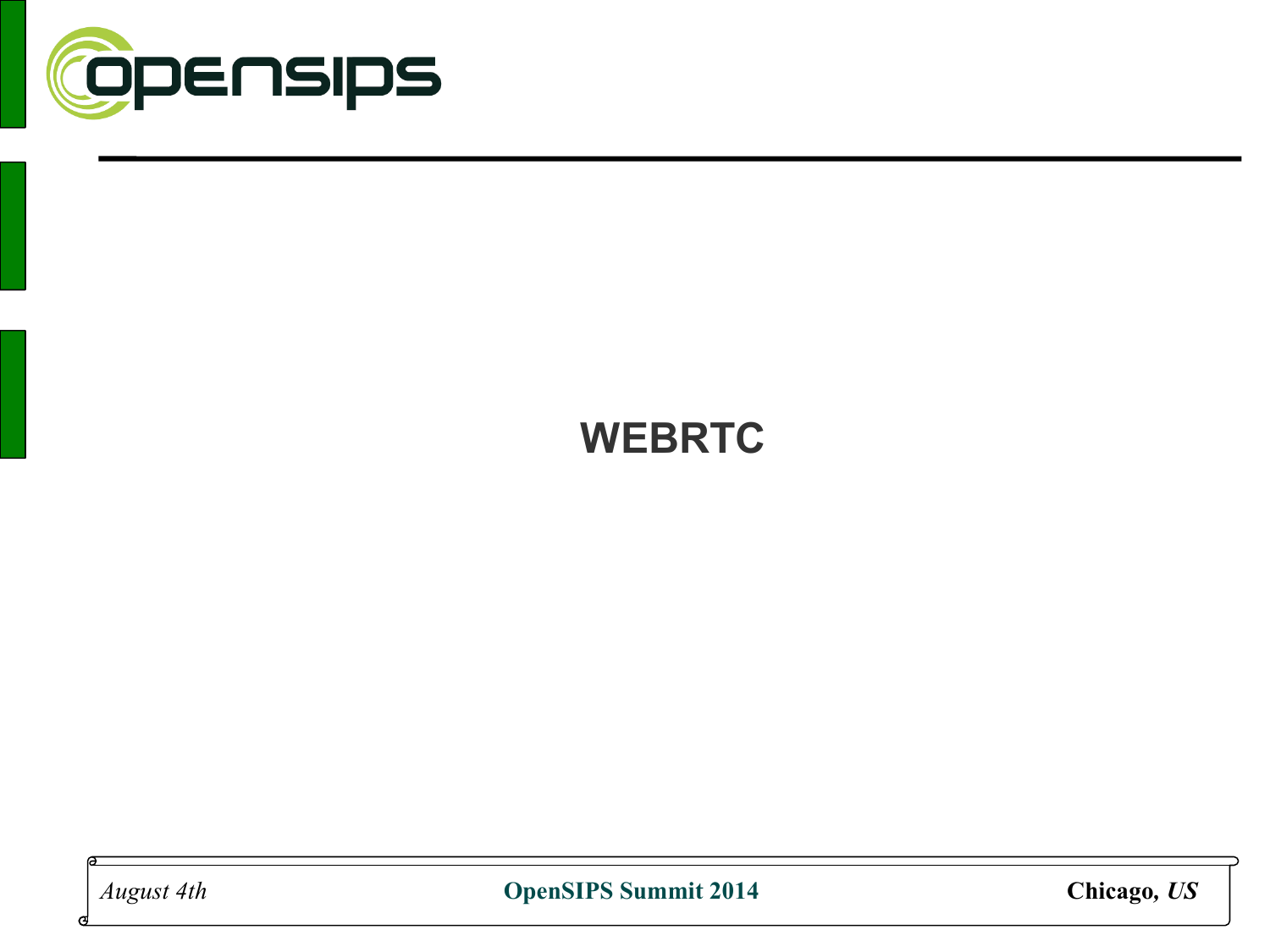

### **Project that enables web browsers to offer Real-Time Communications**



*August 4th* **OpenSIPS Summit 2014 Chicago***, US*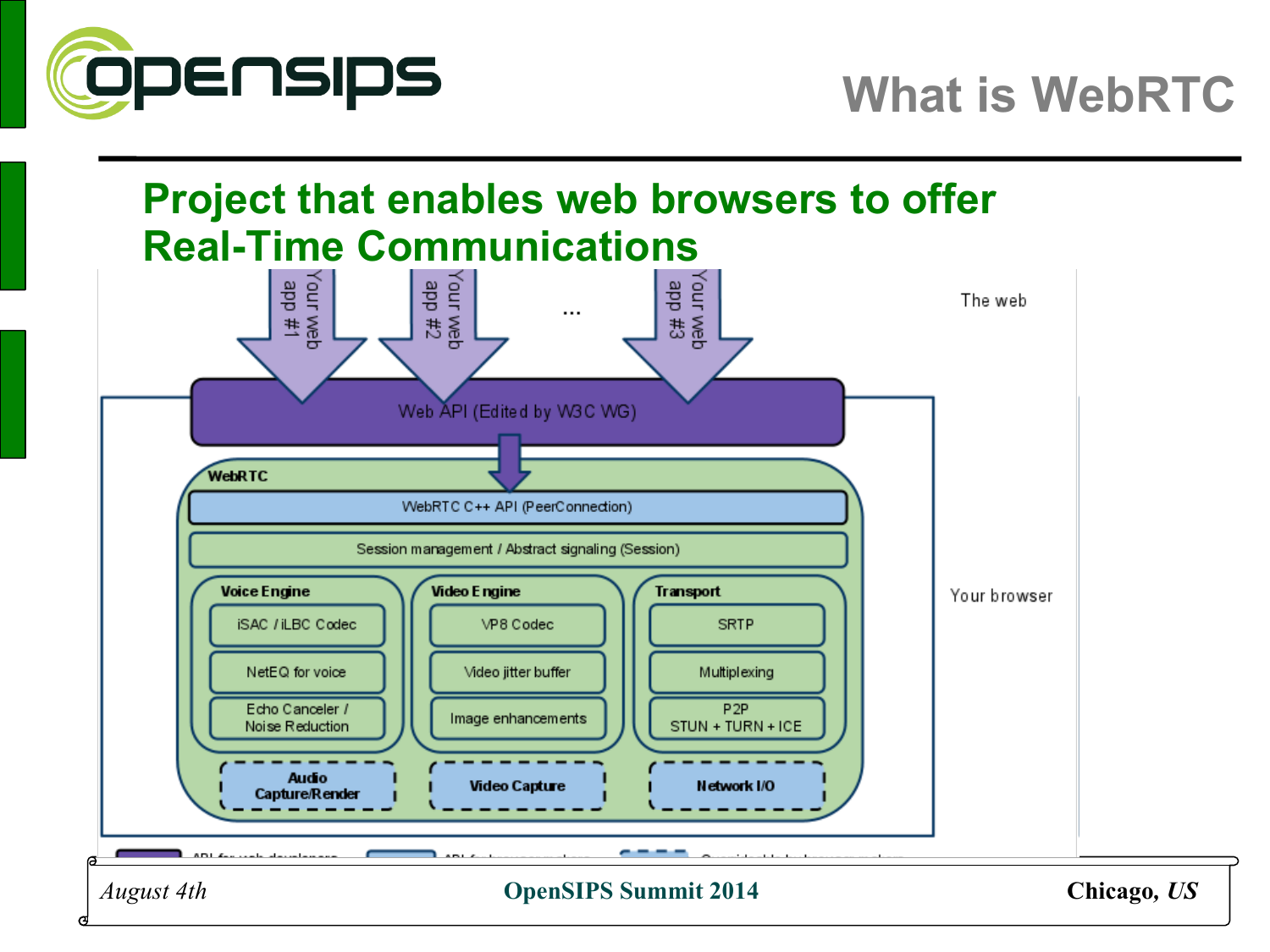

### • **WebRTC does not mandate any signaling protocol**

- **SIP over Websockets was standardized in RFC 7118 ( January 2014 )**
- **WebRTC explicitly forbids the use of plain RTP**
	- **SRTP is mandatory**
- **Mandatory To Implement Voice Codecs are G711 and Opus**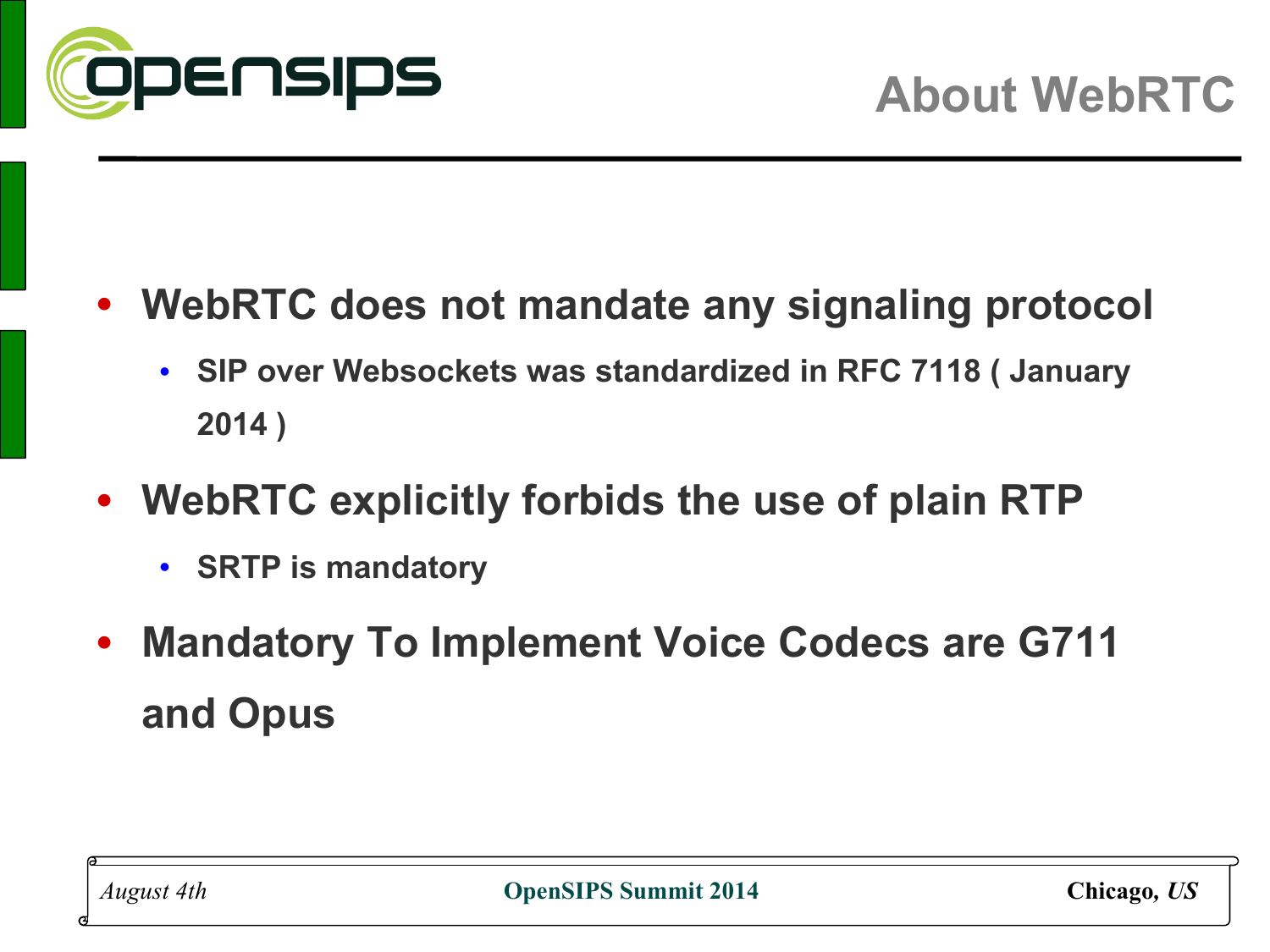

# **SIP over Websocket**

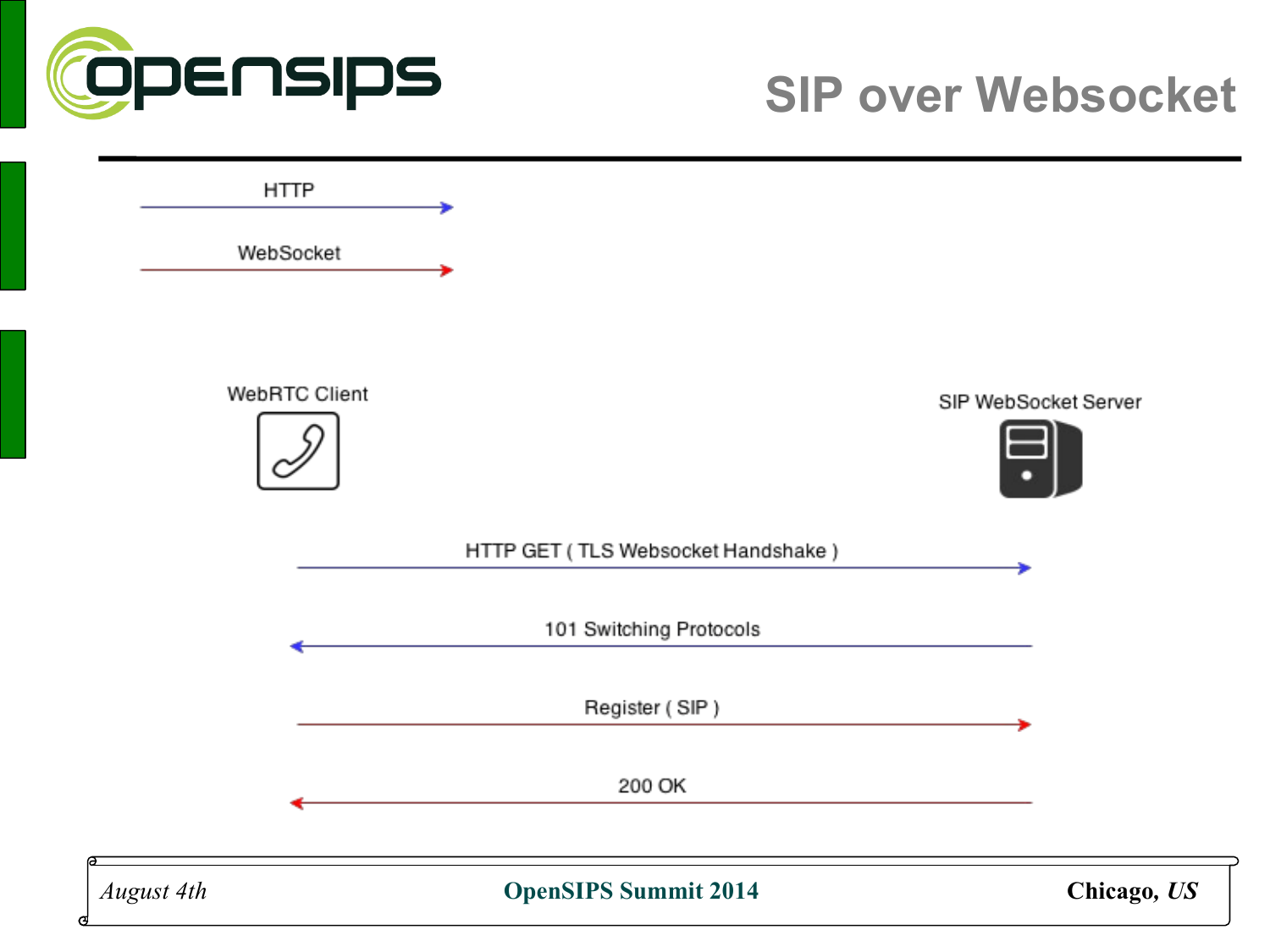

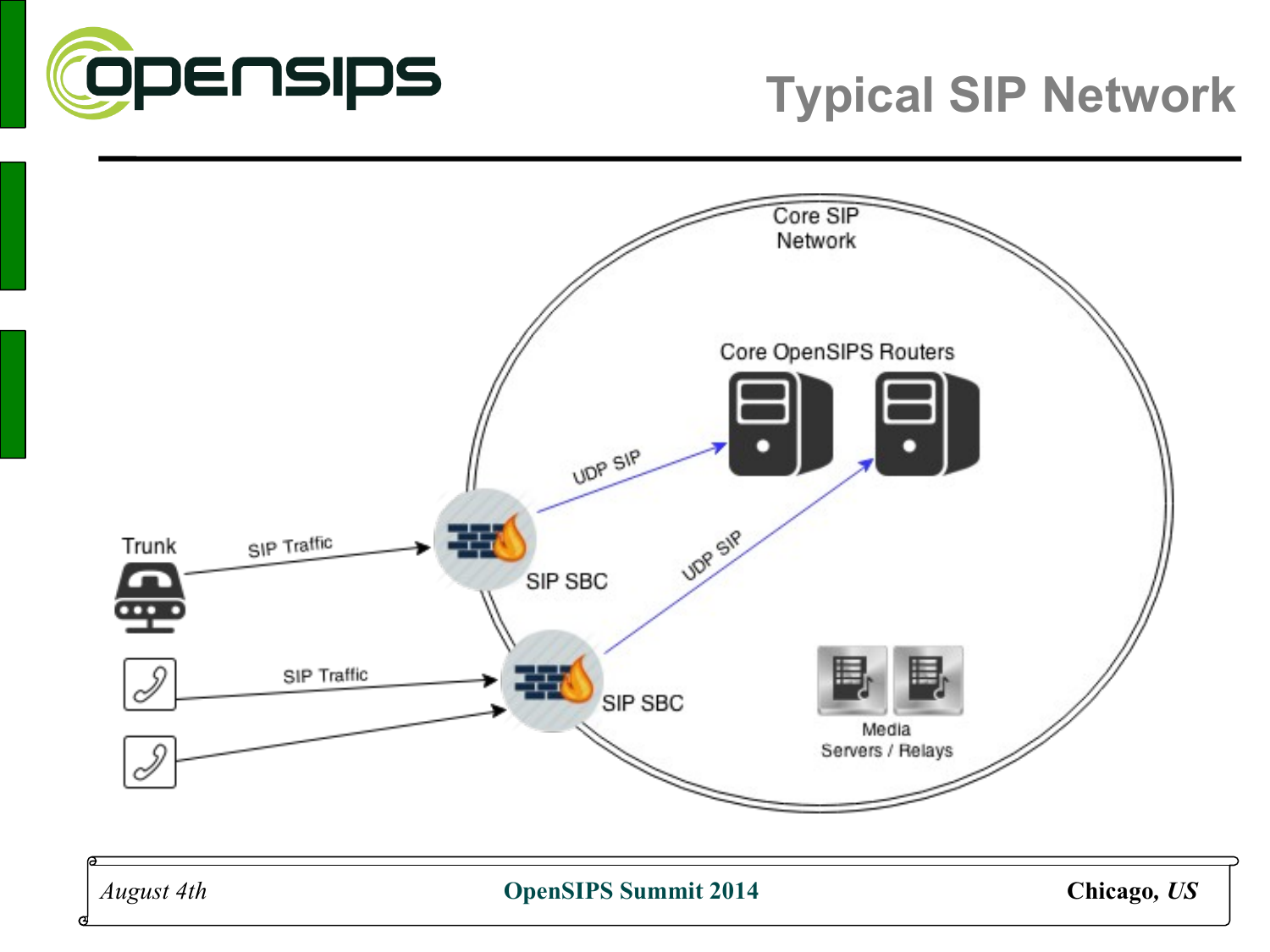

# **WEBRTC Integration**



*August 4th* **OpenSIPS Summit 2014 Chicago***, US*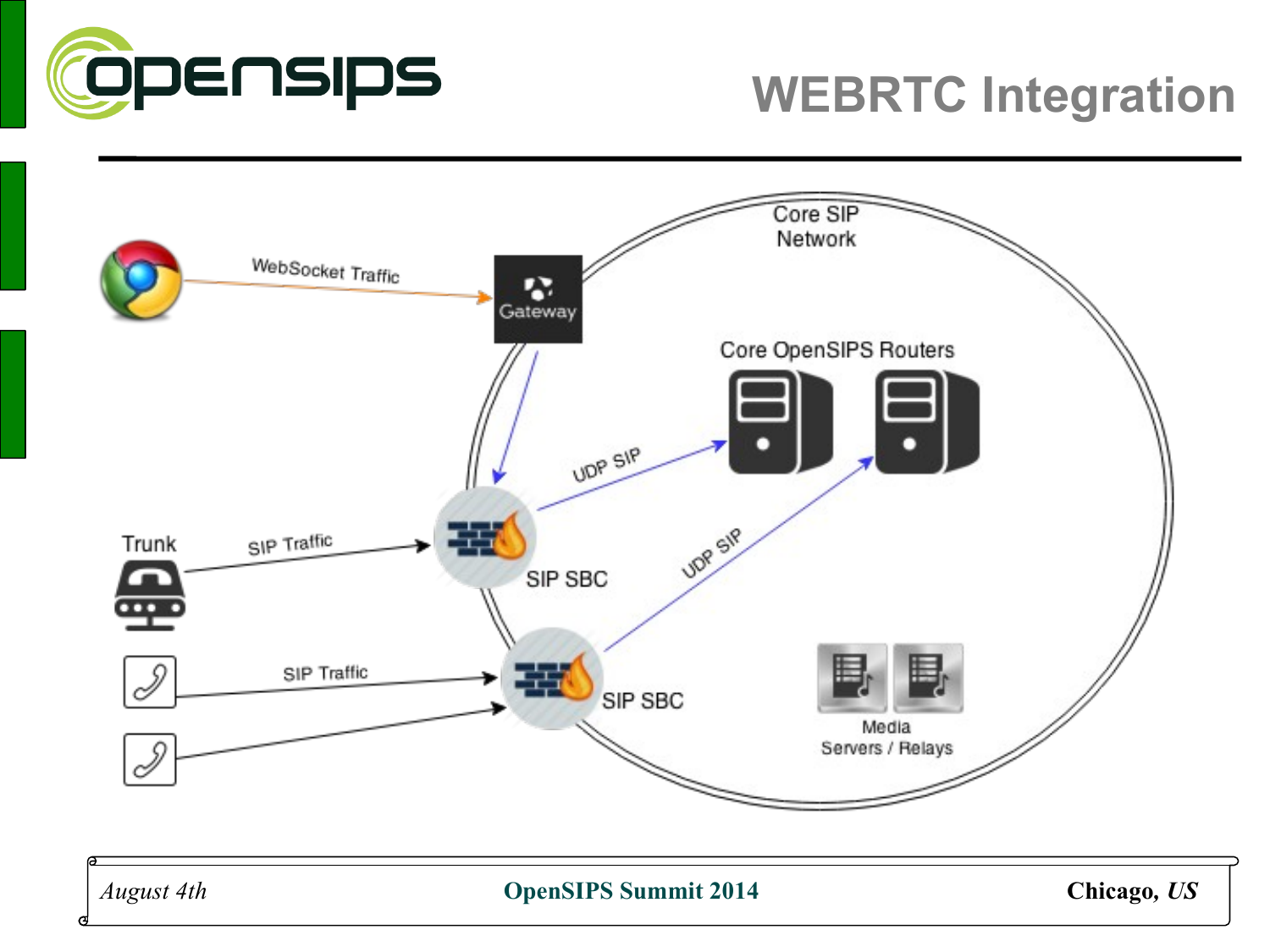

# **Gateway Functionality**

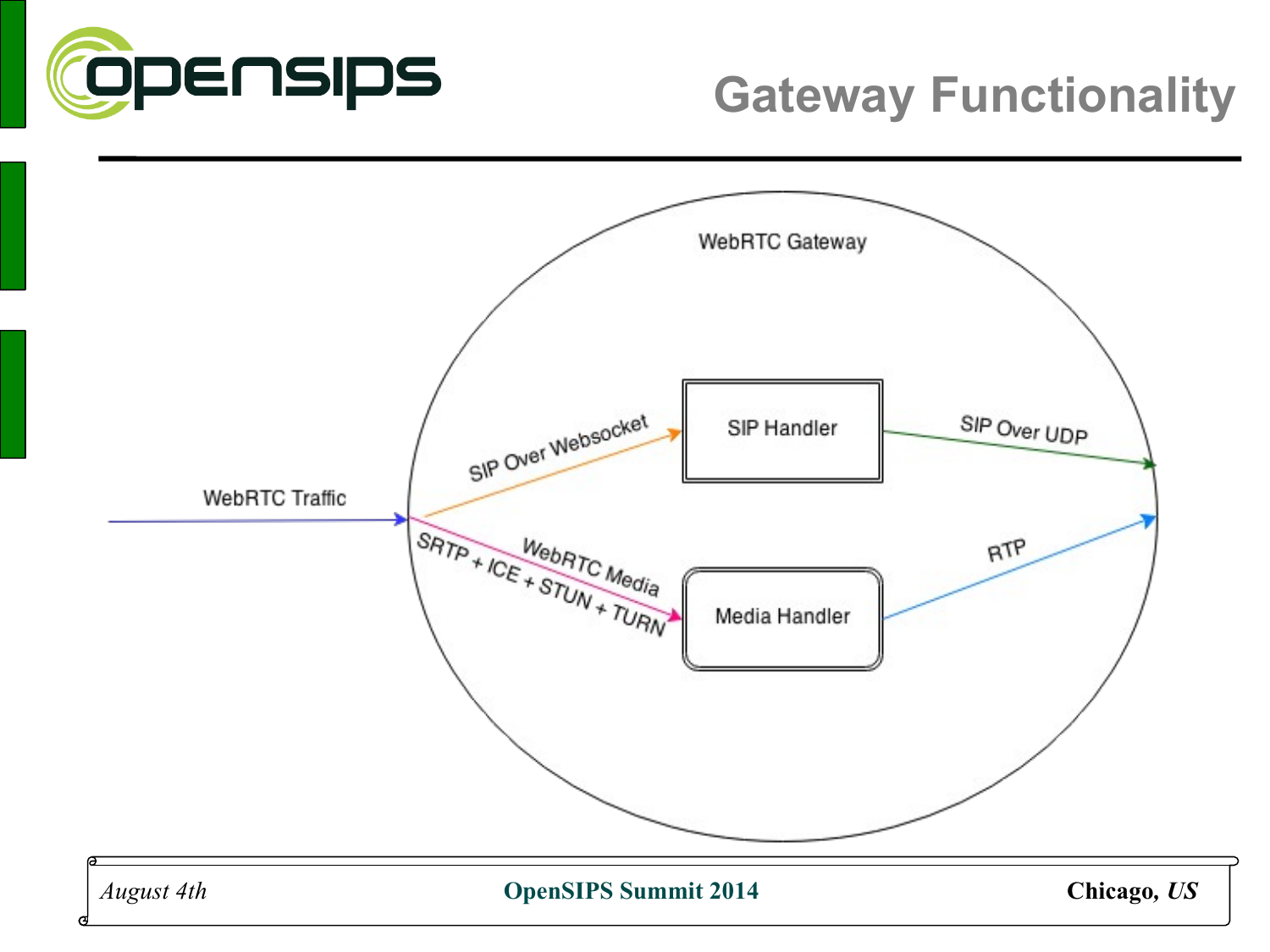

- **Not possible to simply view the Websocket channel as a tunnel**
	- **Proxies need to deal differently with messages when Websocket is used, when compared with routing via UDP / TCP**

### • **Complexity and Performance**

- **SIP Proxies also have to support HTTP**
- **Gateway approach is simpler and does not affect existing deployments**

### • **Security**

• **HTTP being a commonly exploited protocol, It would be unsafe to push it all the way to the core network**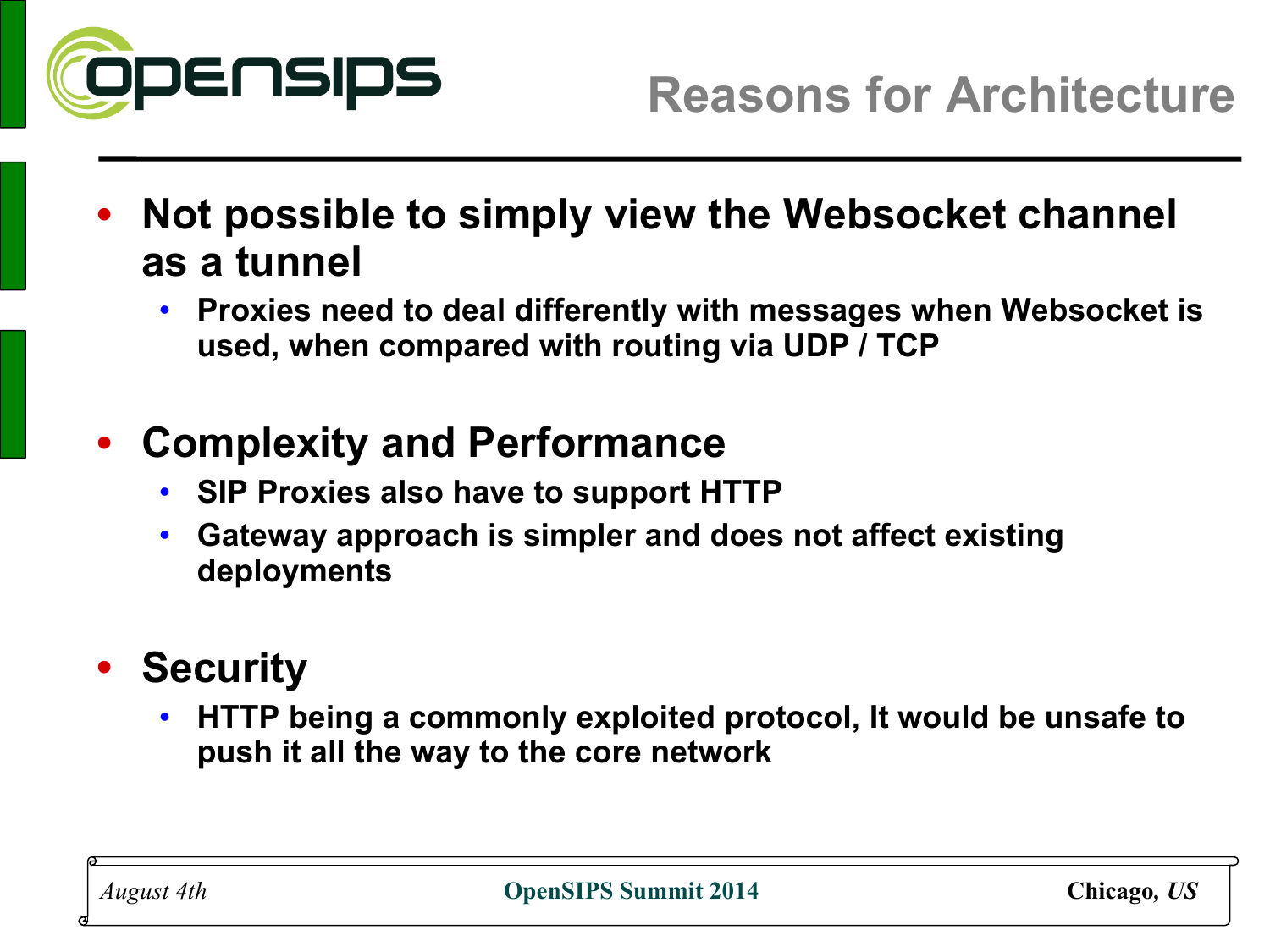

# **SIP Over Websockets**

### • **Websocket to SIP Gateway**

• **OverSIP**

### • **WEBRTC to SIP**

- **Webrtc2sip**
	- **Websocket to SIP gateway**
	- **RTCWeb Breaker ( ICE and SRTP to regular SDP & RTP )**
	- **Media Coder/Decoder**

### • **Clients**

- **SIPML5**
- **JSSIP**

*August 4th* **OpenSIPS Summit 2014 Chicago***, US*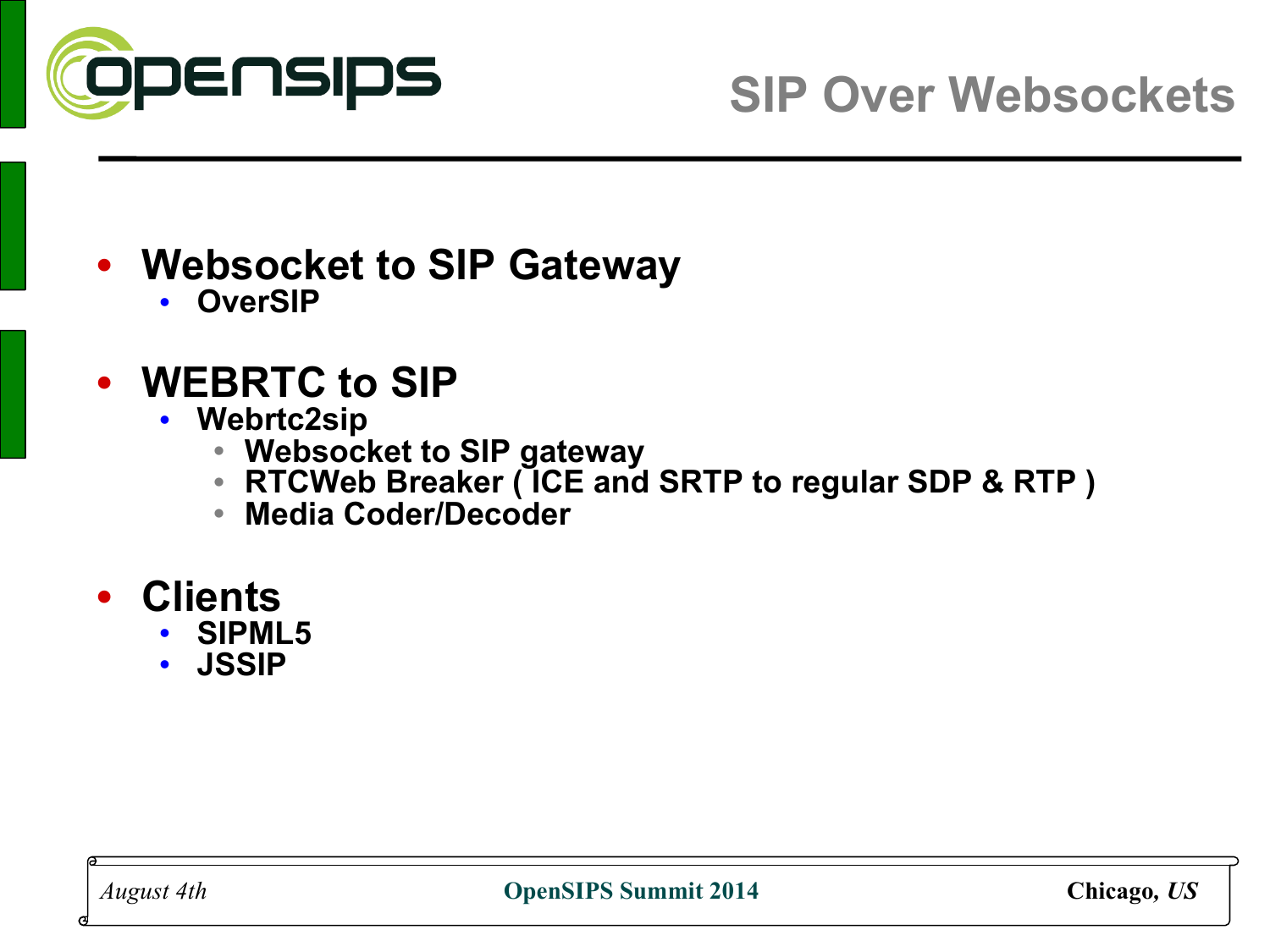

# **MSRP**

*August 4th* **OpenSIPS Summit 2014 Chicago***, US*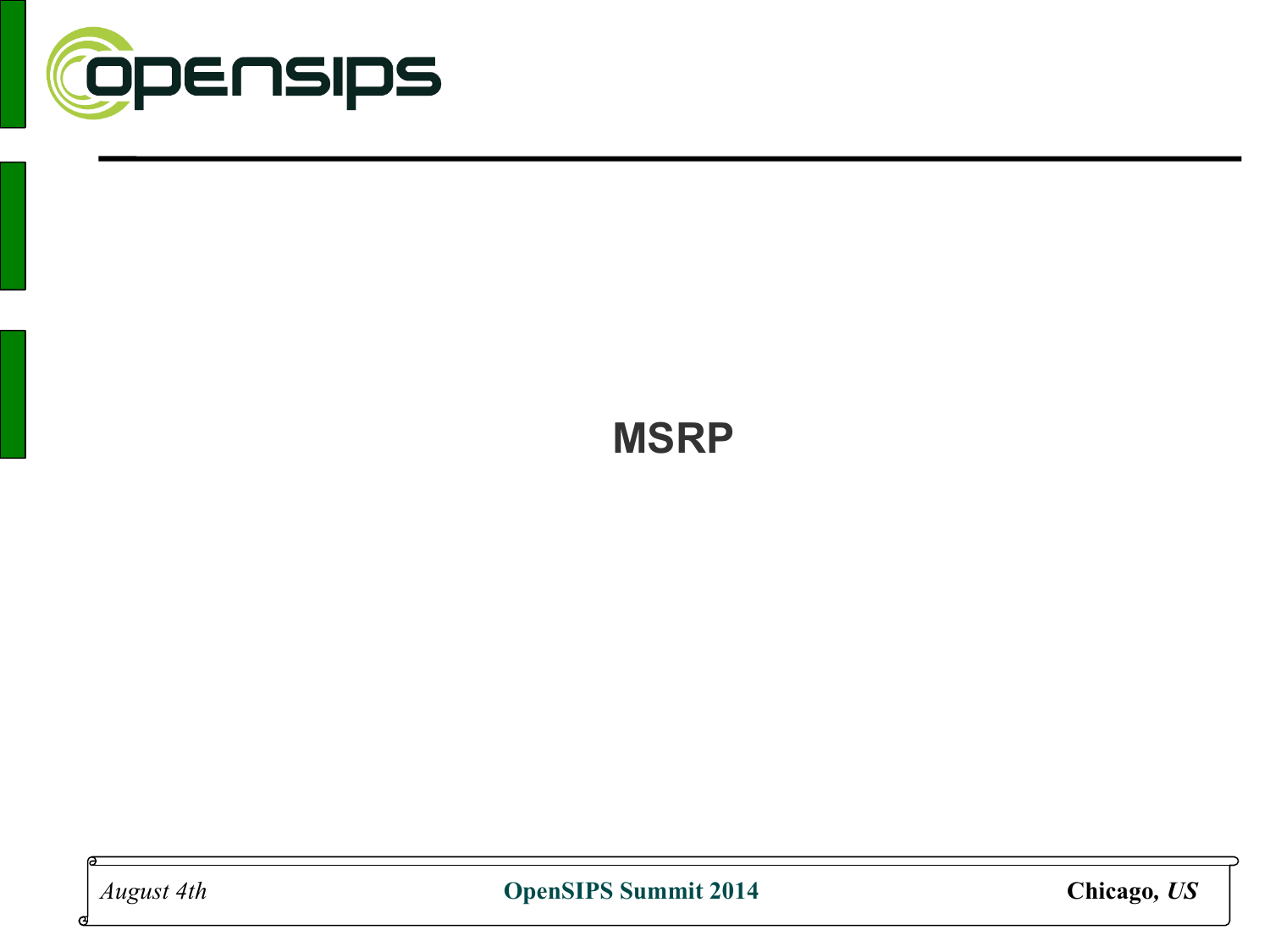

- **Message Session Relay Protocol**
- **Generic protocol used for transmitting a series of related messages within a communication session**
	- **IM**
	- **File Transfer**
	- **Screen sharing**
- **MSRP is NOT SIP**
	- **Has a similar syntax to SIP**
	- **A MSRP session is setup through the SIP offer-answer model**
	- **MSRP not defined for UDP**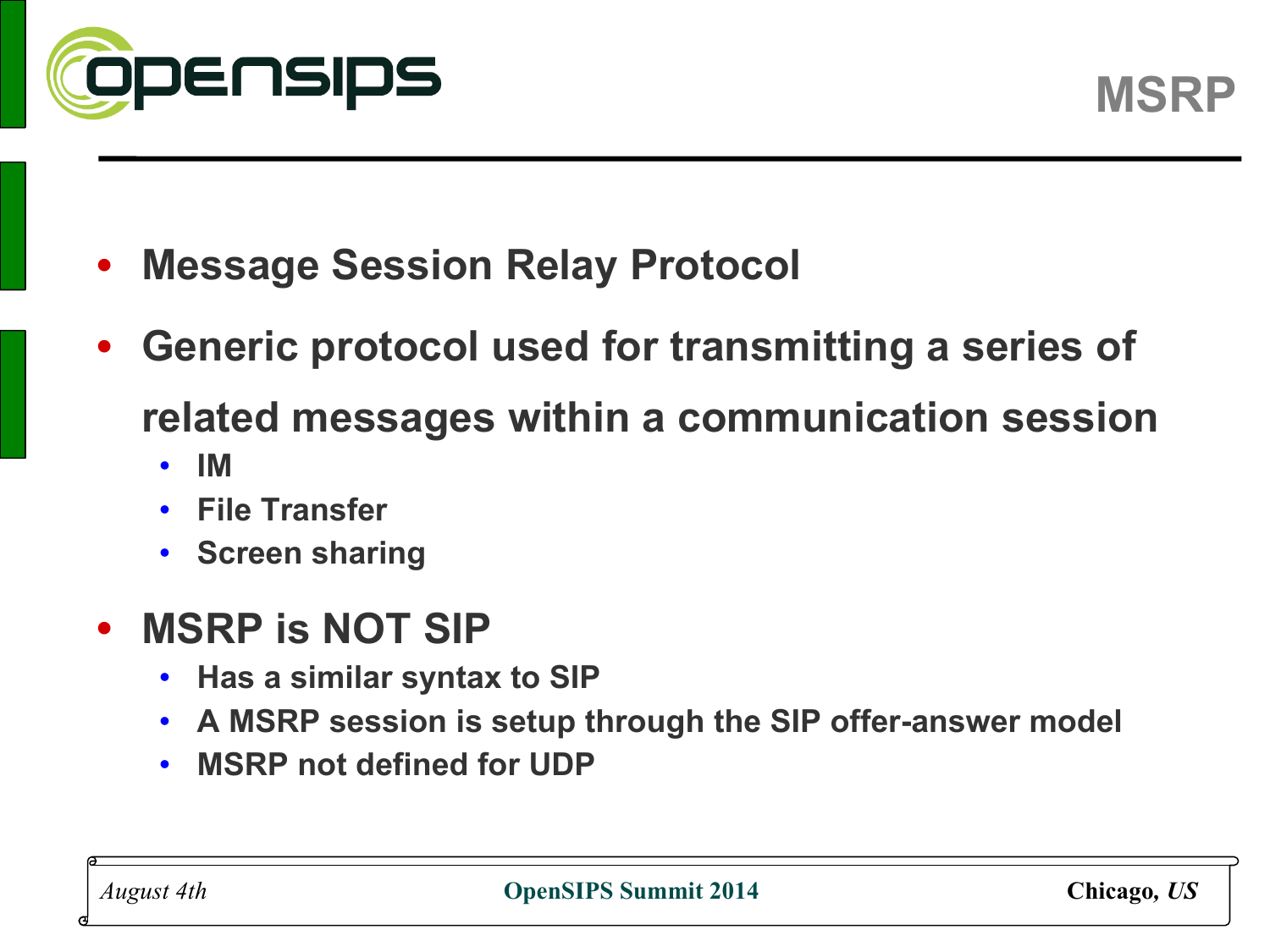

# **How MSRP Works**

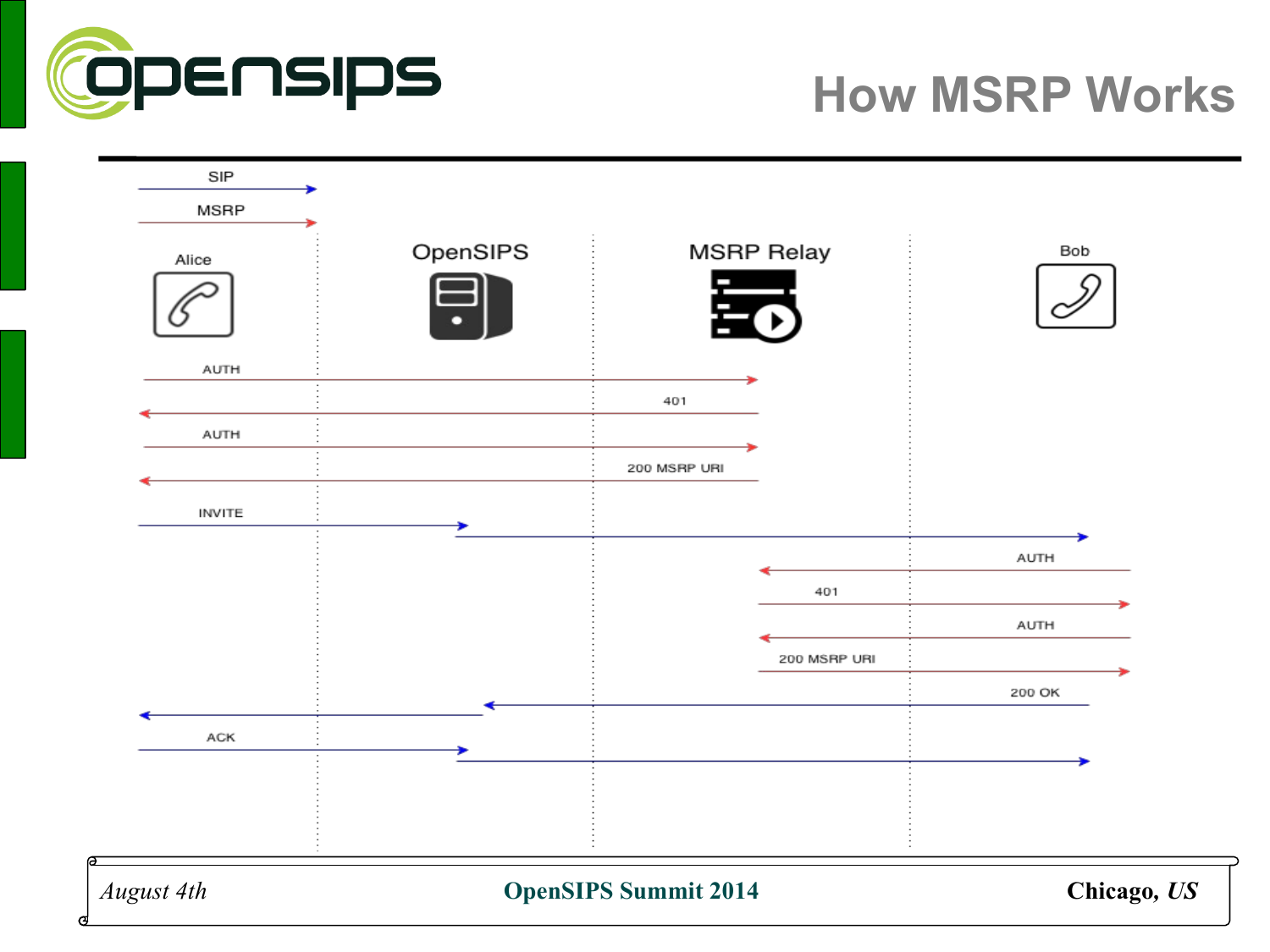

- **MSRP and SIP routers can and should be separate entities**
- **The MSRP relay can be configured to use the OpenSIPS database for authenticating subscribers**
- **No change to the SIP infrastructure required**
- **MSRPRelay.org**

*August 4th* **OpenSIPS Summit 2014 Chicago***, US*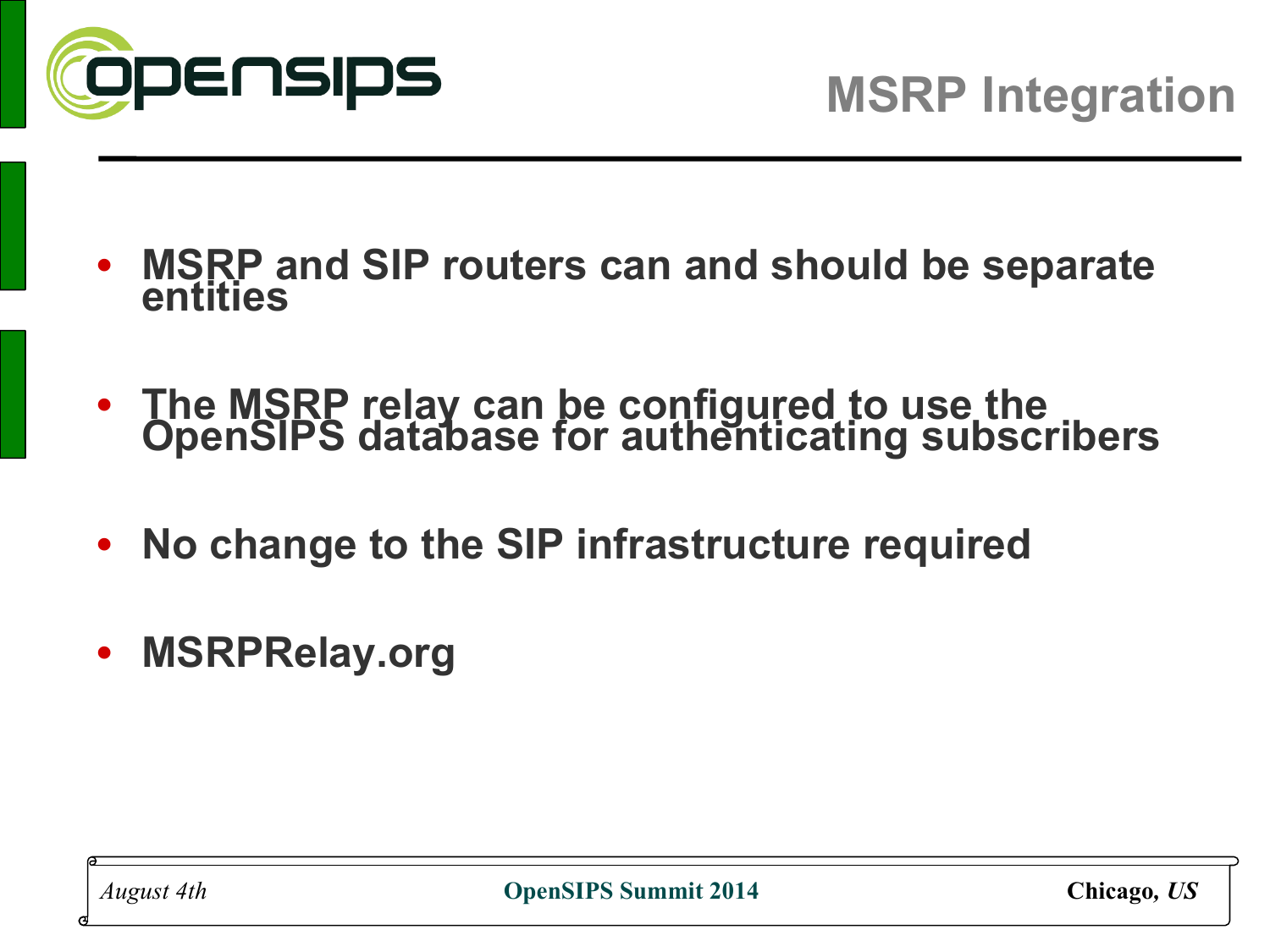

### **Push Notifications**

*August 4th* **OpenSIPS Summit 2014 Chicago***, US*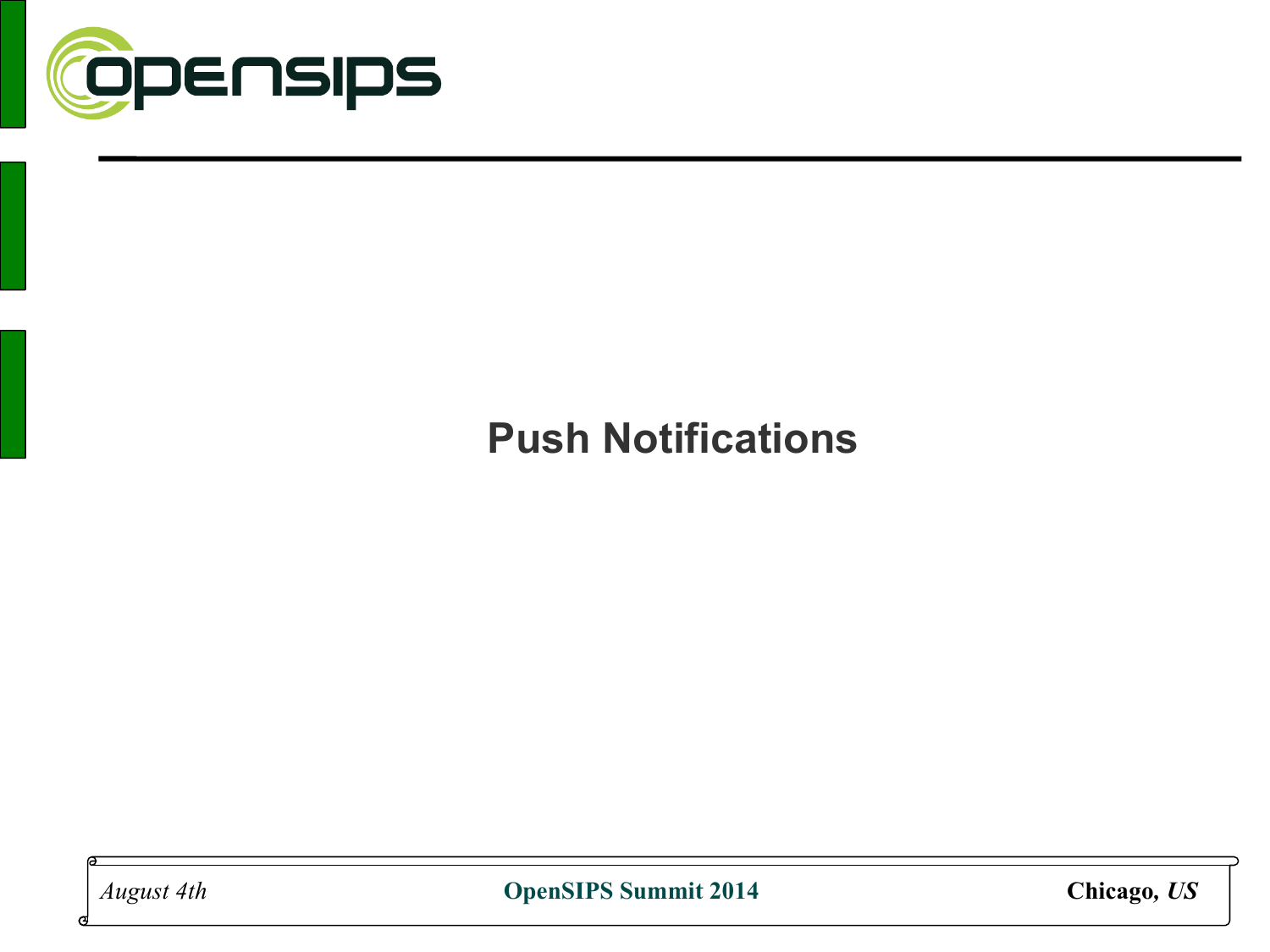

# **How it works**

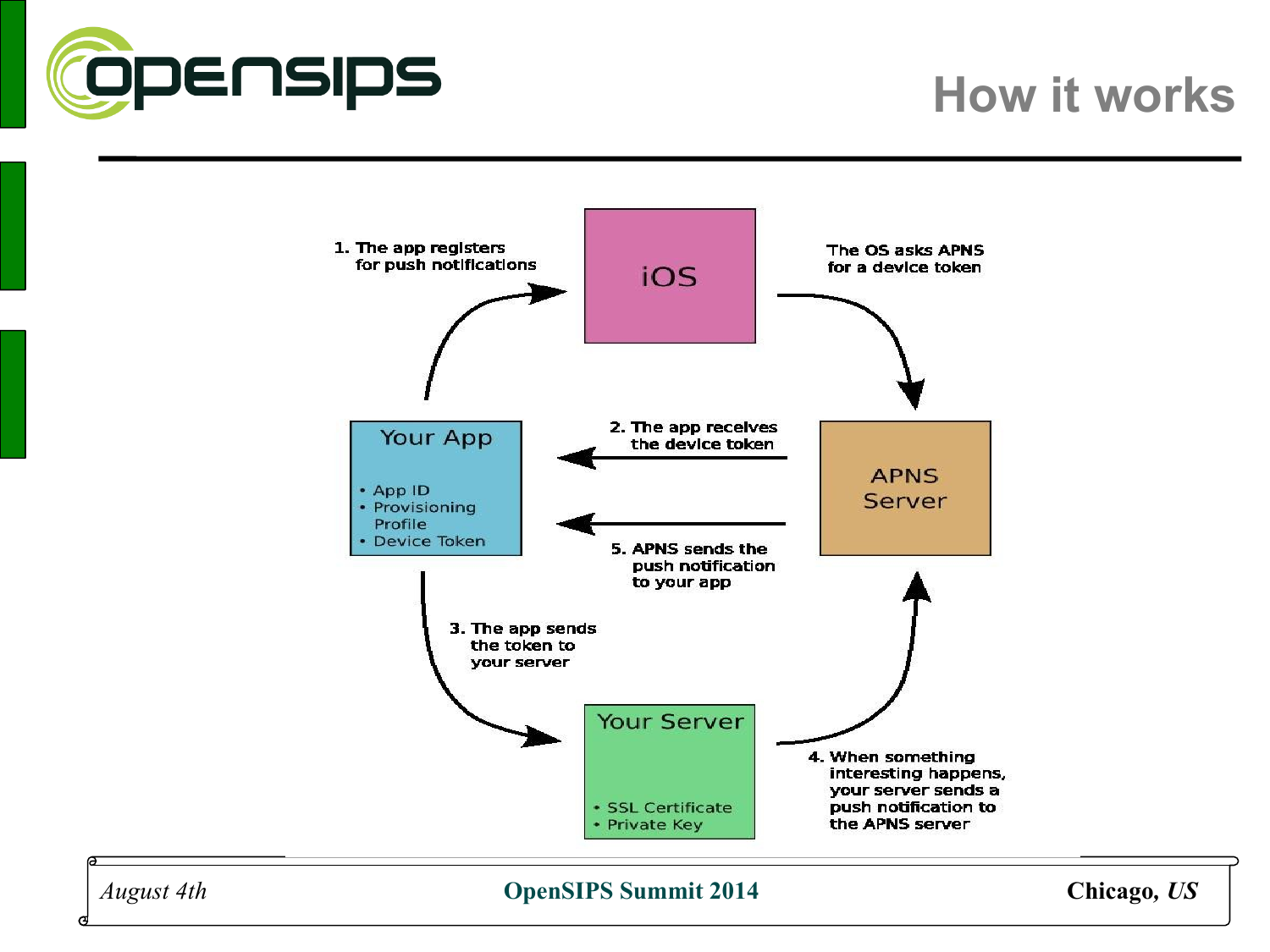

### **The Good**

- **Helps save user's phone battery**
	- **Longer battery life => happier user**
- **Better interaction with the user for delivering various events**

*August 4th* **OpenSIPS Summit 2014 Chicago***, US*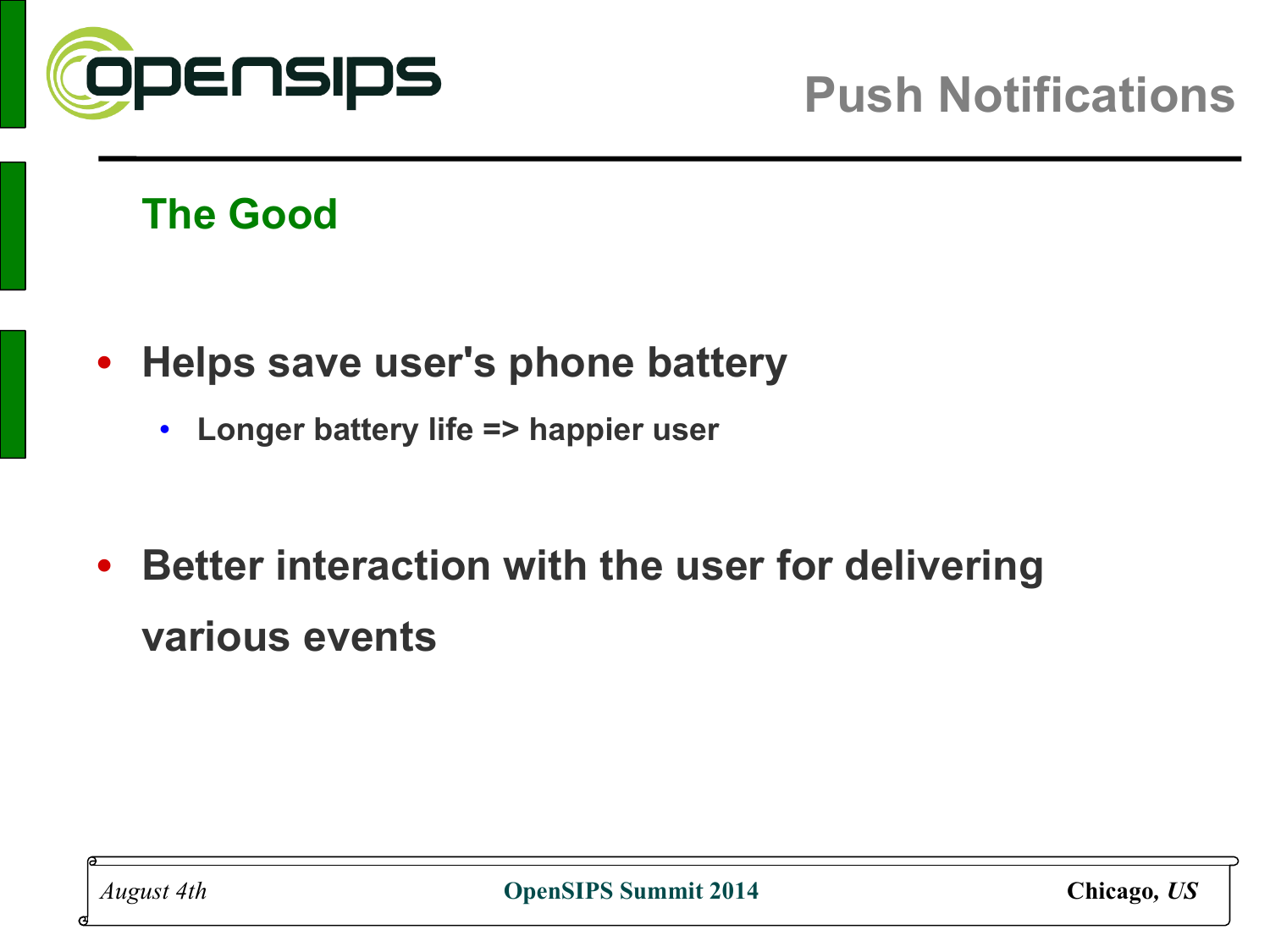

### **The Bad**

- **Not reliable / Not guaranteed to arrive at the device**
- **Can take a long time to complete**
- **More load on the SIP server ( if not implemented right )**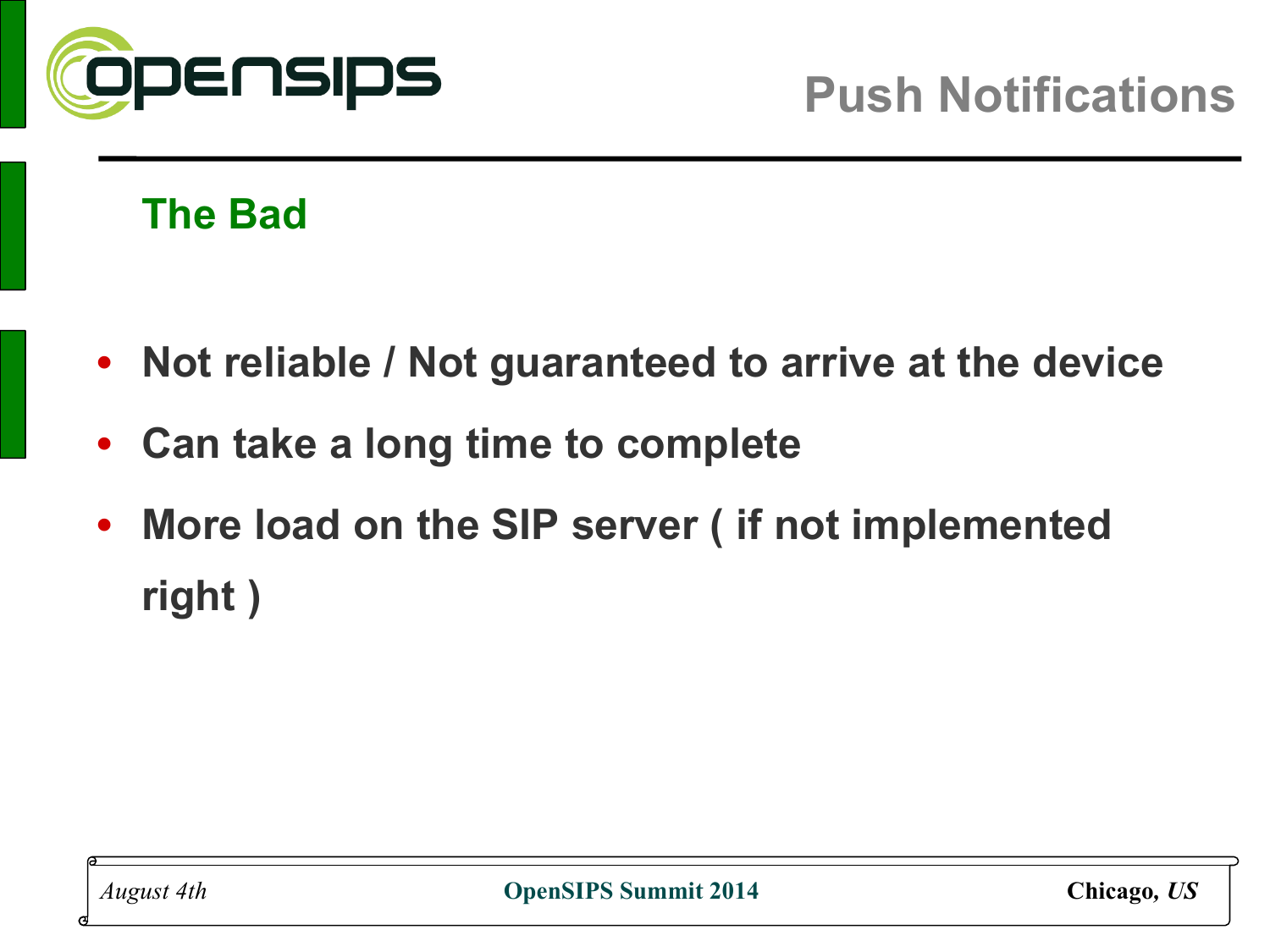

# **Integration Architecture**

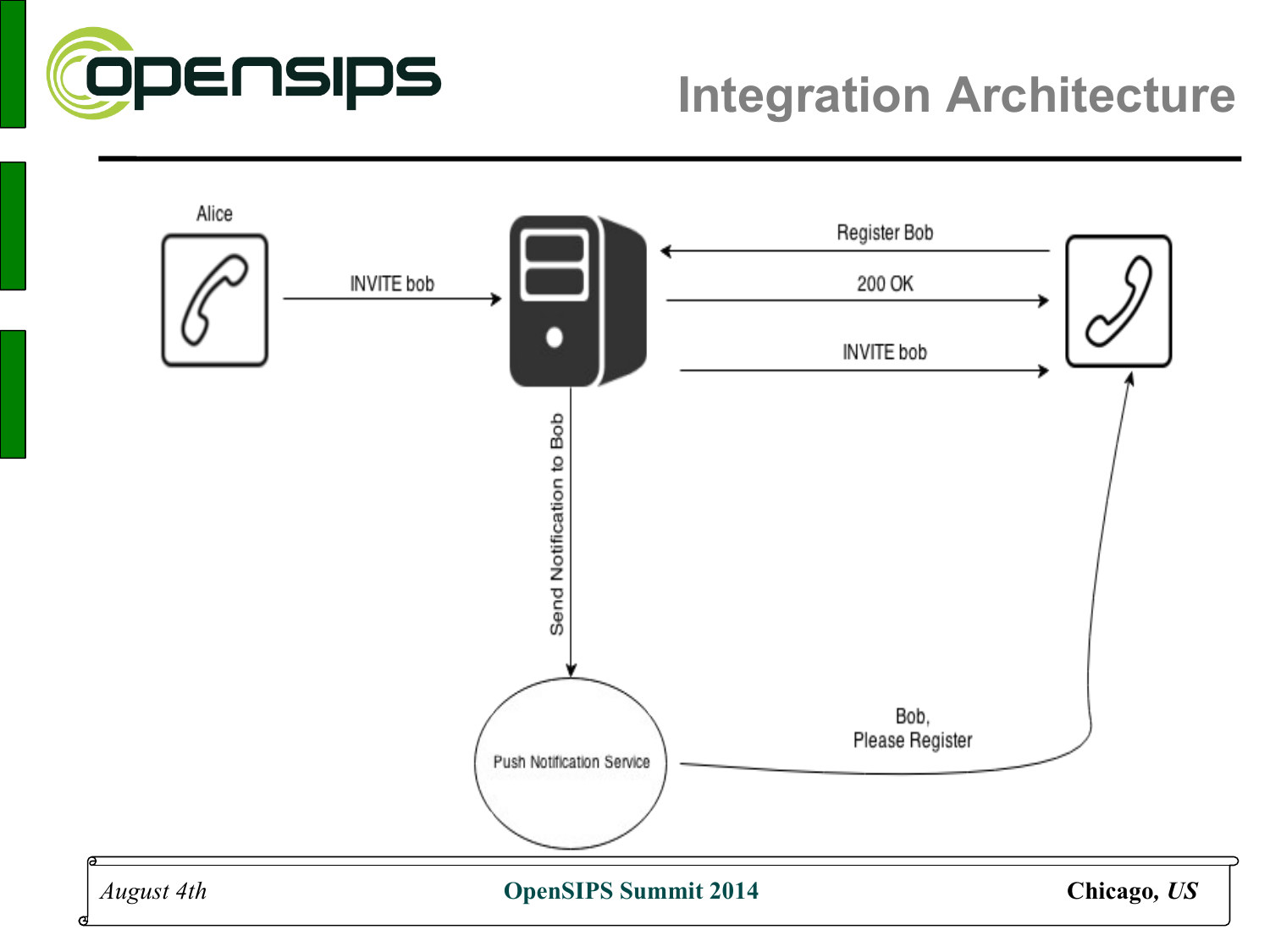

## **Demo**

*August 4th* **OpenSIPS Summit 2014 Chicago***, US*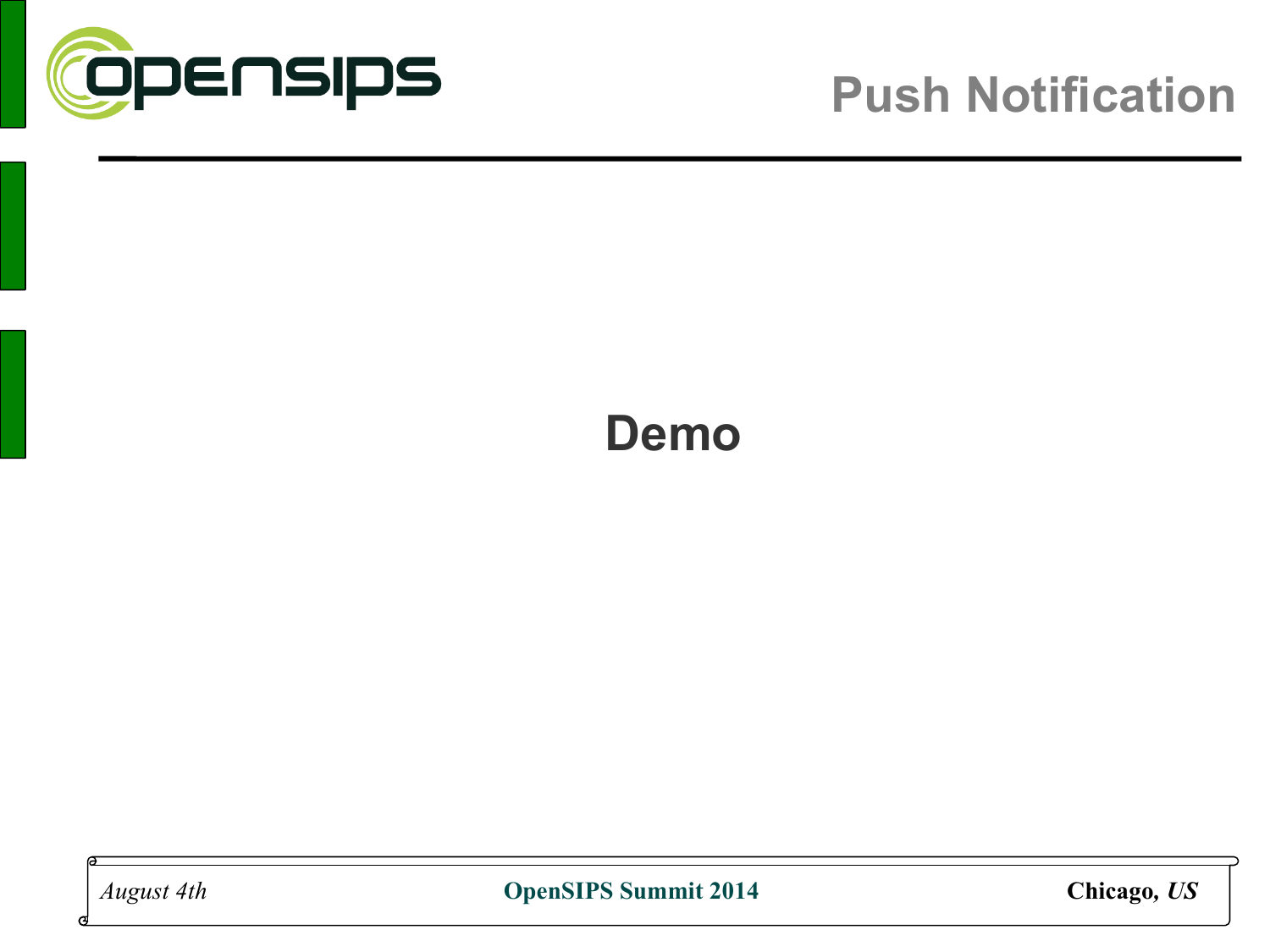

# **Implementing with OpenSIPS**

**route{**

**...**

```
o<br>O
      if (!lookup("location","m")) {
           # send 180 so caller hears ringing while we do the push notification
           send_reply("180","Ringing"); 
           # call our push notification script
           exec_msg("/push_notification.sh $rU $fU");
           # send the request to /dev/null equivalent ( port 9 )
           $du = "sip:127.0.0.1:9";
           # wait a max of 2 seconds for the push notification to work
           $T_fr_timeout = 2;
           t_on_failure("after_push_notification");
           route(relay);
      }
} 
failure_route[after_push_notification] {
 ...
      $du = NULL;
      if (!lookup("location")) {
           # still not registered :(
           t_reply("404","Not Found");
           exit;
      }
      route(relay);
}
```
#### *August 4th* **OpenSIPS Summit 2014 Chicago***, US*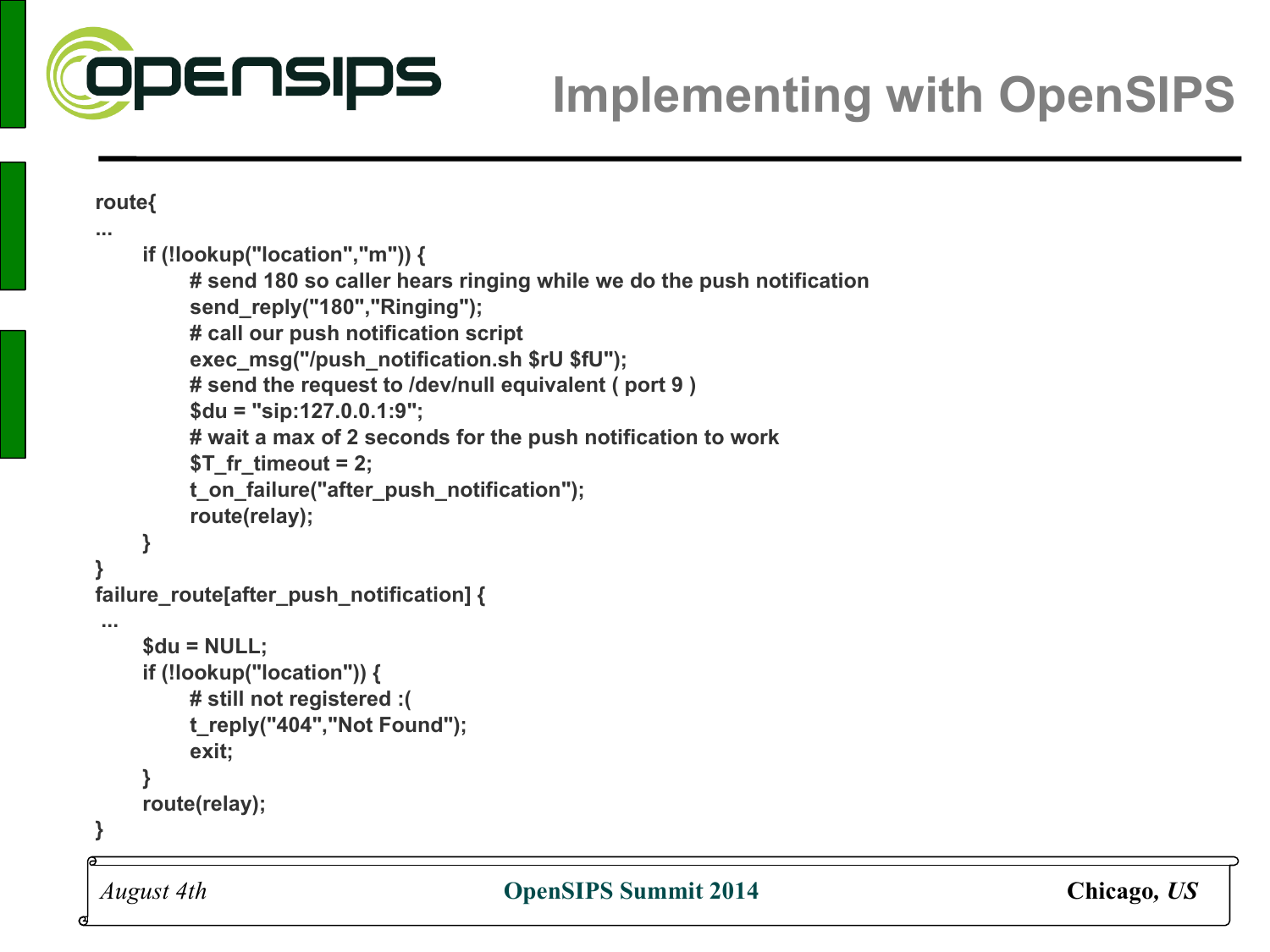

• **OpenSIPS can successfully help in providing various end-user services**

• **Use the proper tool for the proper job**

*August 4th* **OpenSIPS Summit 2014 Chicago***, US*